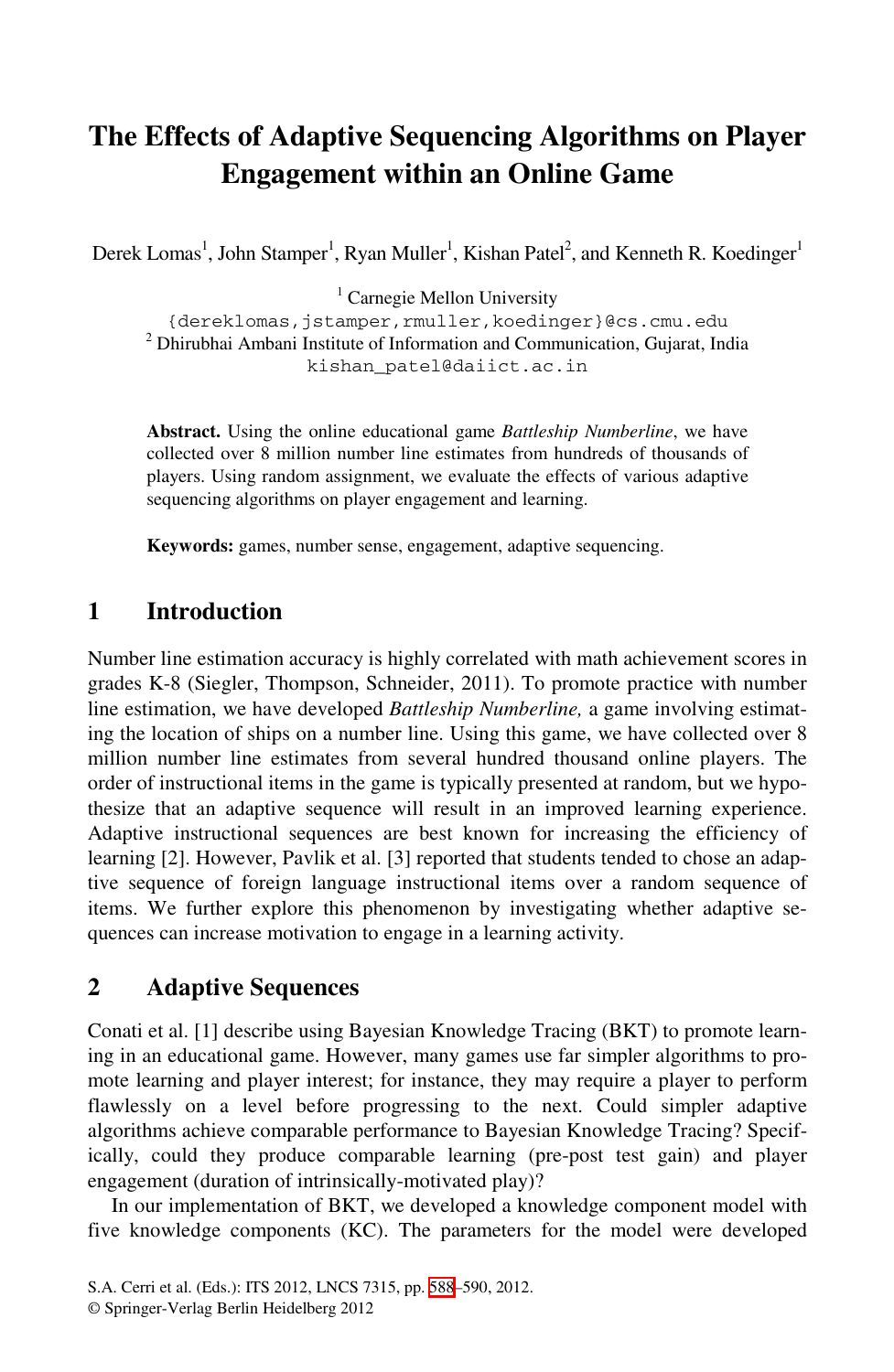based on data collected from a prior classroom study involving 150 students in  $4<sup>th</sup>$ -6<sup>th</sup> grade. These parameters included the probability of existing knowledge (L0), learning rates (T), and the probability for slipping (S) and guessing (G). The sequencing algorithm worked by randomly choosing an item belonging to the KC with the highest probability of being known, so long as it was below the threshold of .9 probability of being known. When a KC exceeded .9, it was removed from the sequence. Once all KCs in the level exceeded .9, the level was over.

The Difficulty Ladder (dLadder) is an adaptive sequencing algorithm that requires mastery of easier items before allowing progress to more difficult items. Based on the same dataset from which the BKT parameters were derived, the items in the instructional sequence were divided into 5 bins of difficulty, each with 4 items. Players began in the easiest bin; if they were correct twice in a row, they advanced to the next more difficult bin. If they were incorrect twice in a row, they went back to the previous, less difficult bin. When the player completed the hardest bin, the level was over. A high performing player could complete the ladder in only 10 trials.

 Naïve ITS is based on the idea that a successful response tends to generate more learning than an unsuccessful response. To promote success, if a player gets an item incorrect, they are given another opportunity to attempt the item after a delay of one other item. The delay of one trial facilitates working memory retrieval without making the task trivially easy (as it might be if there was no delay). Once the player gets every item correct at least once, the level is over.

 The random sequence randomly presents (without replacement) one of 20 different fractions. Unlike the adaptive sequences, the random sequence is not affected by the player's prior performance.

#### **3 Experiment 1: Structure, Participants and Metrics**

The adaptive sequencing experiment involved randomly assigning 1087 players to one of sixteen different level sequences representing four different experimental conditions (BKT, Difficulty Ladder, Naïve ITS, & Random) with four different pre/posttest form combinations (A-B, B-C, C-D, D-A). Each level sequence consisted of a pretest level, a level with one of four sequencing algorithms, a post-test level, and then additional levels of the same sequencing algorithm (so that patterns of extended play could be compared over the different algorithms). The pre/post tests involve four fraction estimation problems, presented fully within the context of the game.

Our participants are anonymous online players who freely access our game through the educational portal Brainpop.com. Despite this anonymity, we can infer from the demographics of Brainpop.com that our users are likely to be third to eighth grade students, probably playing in a classroom setting. Brainpop.com offers a number of different educational games. We assume that students are free to stop playing *Battleship Numberline* at any time; indeed, over 50% of students play less than 10 trials.

In this study, we define engagement as the number of trials that a player chooses to play, as this is believed to reflect the players intrinsic motivation to participate in the gameplay sequence. We measure learning as the gain from pretest to posttest.